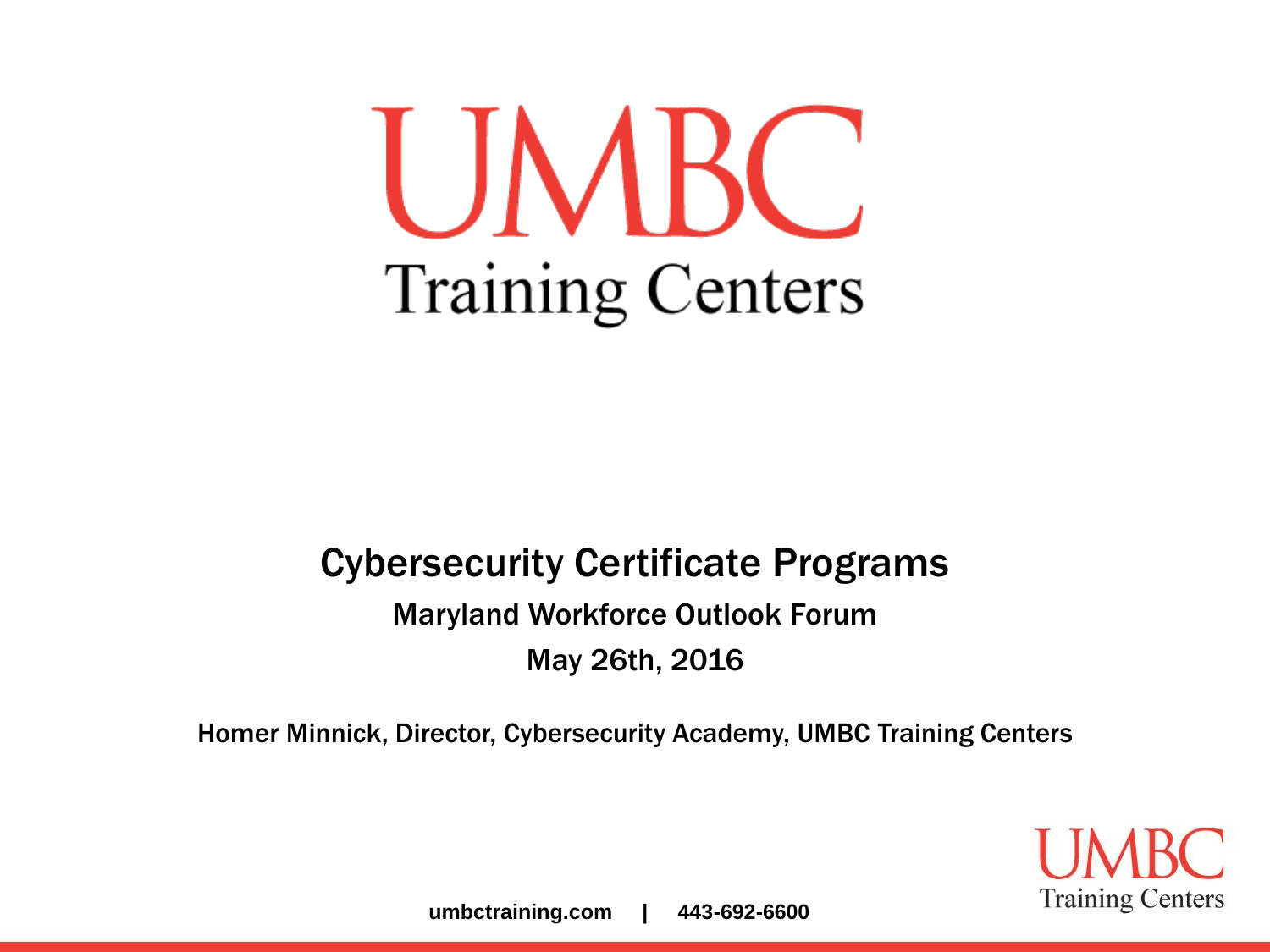# About UMBC Training Centers

- Instructor-led Cybersecurity training
- Official Red Hat Training Provider
- Official Hortonworks Training Provider
- CompTIA Training Provider
- Project Management Institute (PMI) Training Provider
- Microsoft IT Academy
- Oracle Workforce Development Program
- EC-Council Authorized Training Center
- Pearson VUE Authorized Test Center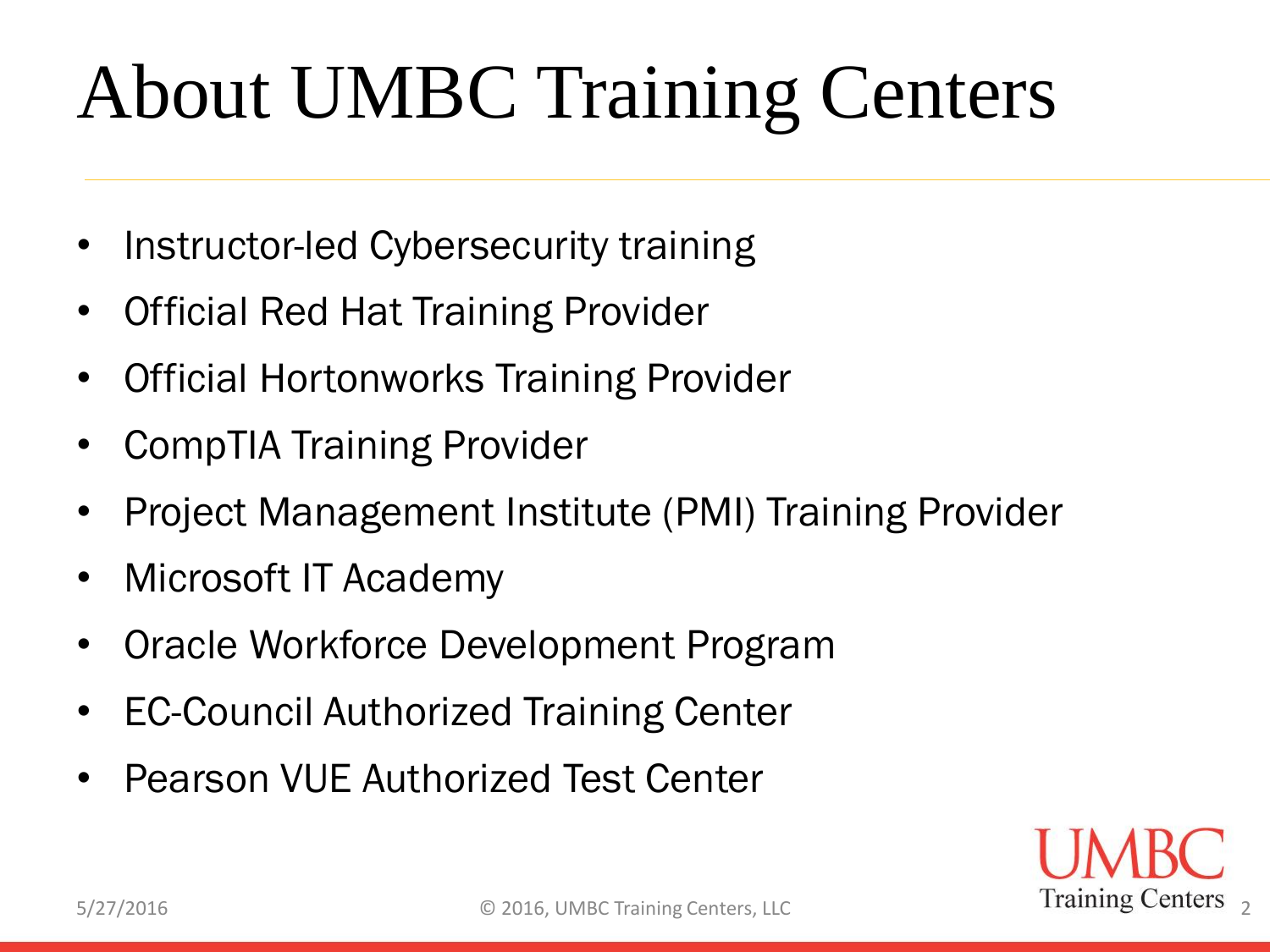#### Corporations & Government Agencies

- Group Training train a group of students at our location or yours
- Open Enrollment Training send students to our regularly scheduled courses
- Enterprise Training Partnership discounts for employees who take our open enrollment courses
- Mobile Training Lab for on-site or remote classes
- Skills Assessment and Training Plans
- Custom Courses and Training Programs
- Platform, Live Online, Asynchronous Online, Blended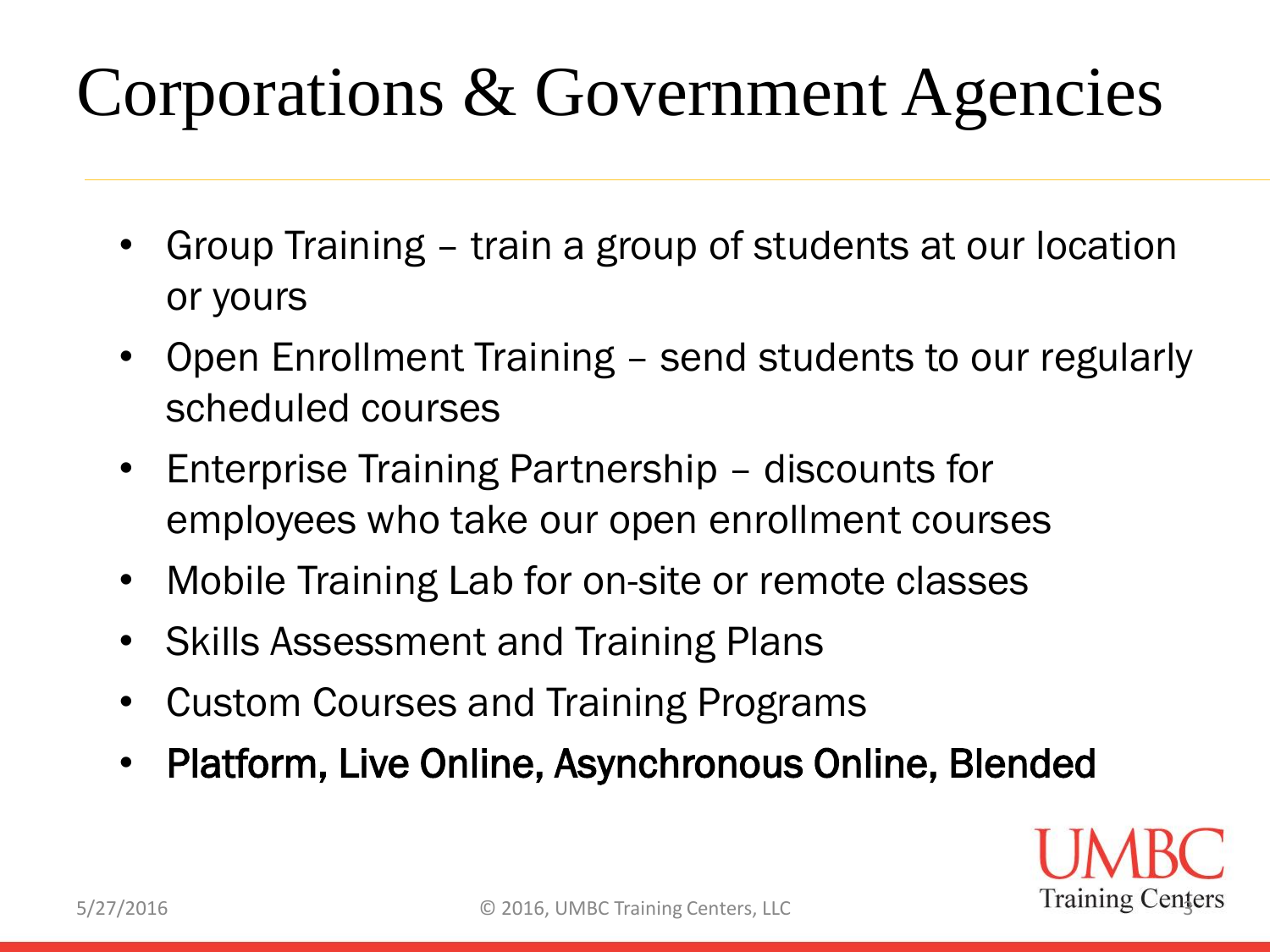# Funding Options & Discounts

- Credit Card (Individual or Corporate)
- UMBC TC Payment Plans
- Workforce Investment & Opportunity Act Funding
- GI Bill, Vocational Rehab
- Sallie Mae Private Training Loans
- Corporate or Government Purchase Order
- Tuition Reimbursement Plans
- GSA Schedule
- Multi-student or Multi-course Discounts
- Early Registration Discount (10%)

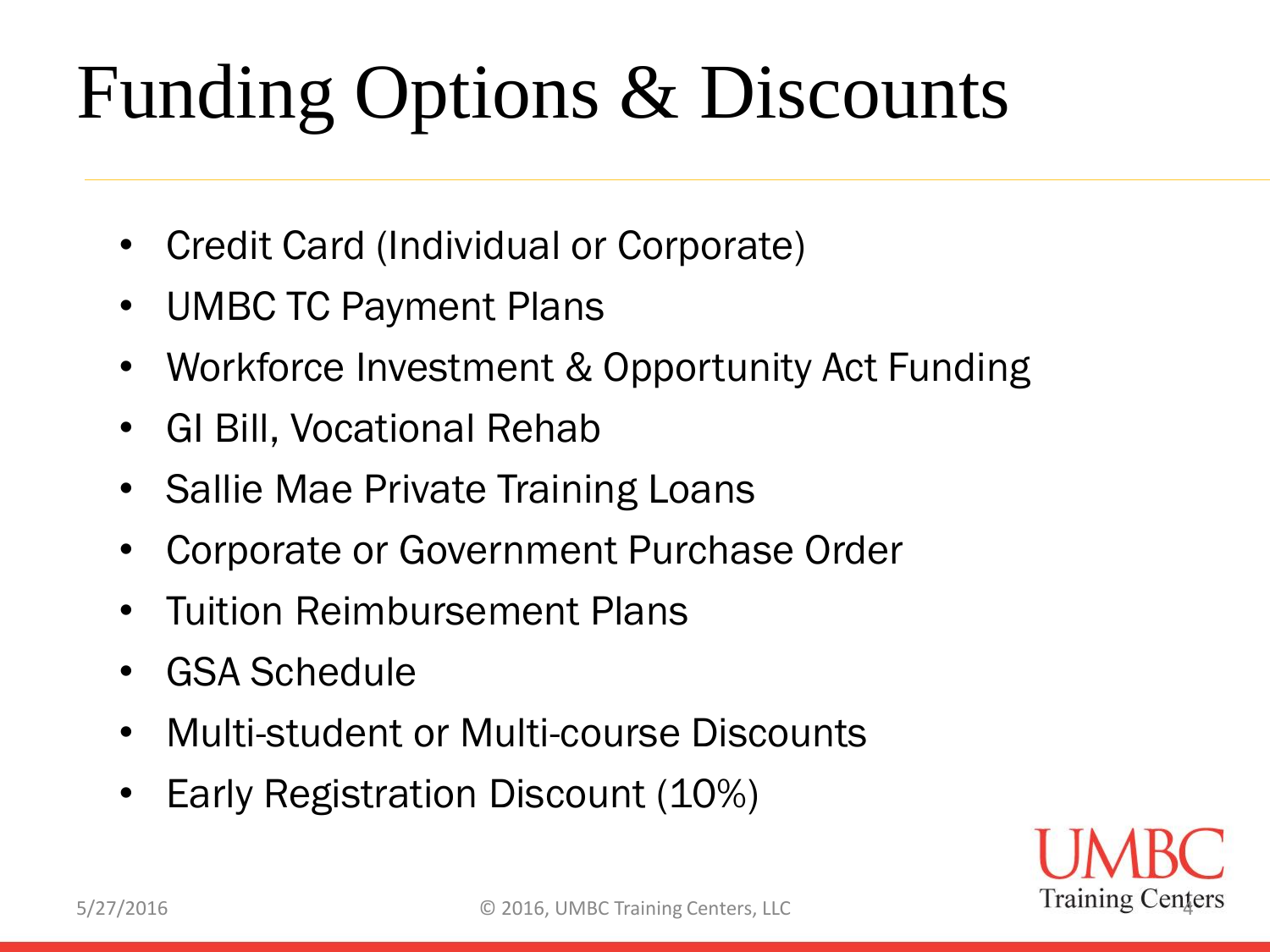## Partnerships

- **CyberWorks** 
	- MD EARN Grant
	- Provide workplace readiness training and instruction in critical thinking, situational awareness, risk assessment and ethics
- Maryland Tech Connection
	- US DOL Ready 2 Work Grant
	- Provide technical skills training in IT and cybersecurity technologies
- RX5
	- Public Private Partnership
	- Public Grants and Philanthropic Support
	- Will provide full range of training to retool workers into cybersecurity positions

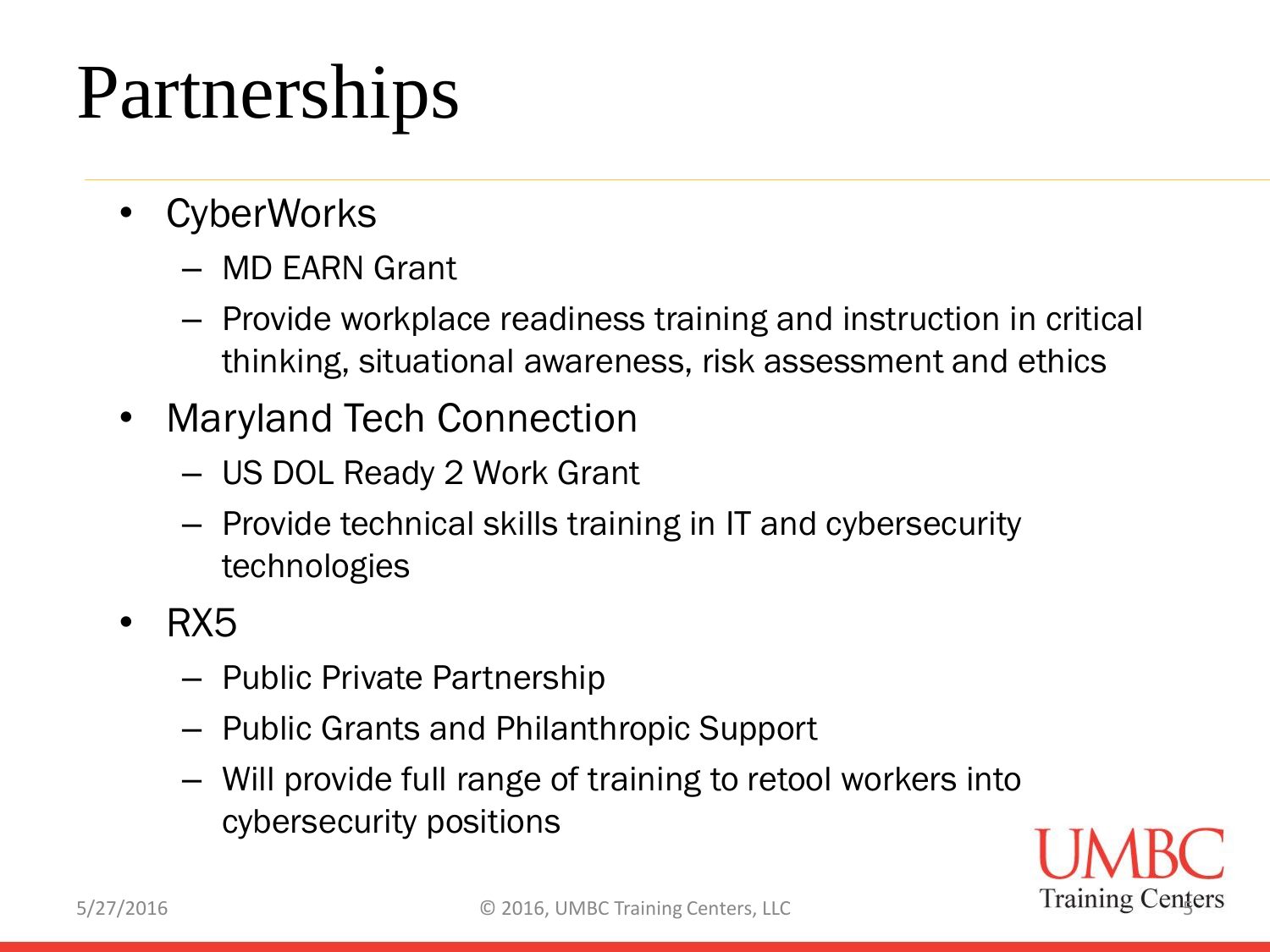# Entry Level IT / Cyber Training

- Certificate in Cyber Foundations
	- Prepares for entry-level IT or Cybersecurity jobs
	- CompTIA A+, Network+, Security+ Certification Courses
	- 18 weeks (evening) or 18 days (bootcamp)
	- $-$  Public, evening offering starts  $\sim$  every 3 months (next one starts May 2)
	- Live online offering starts August 8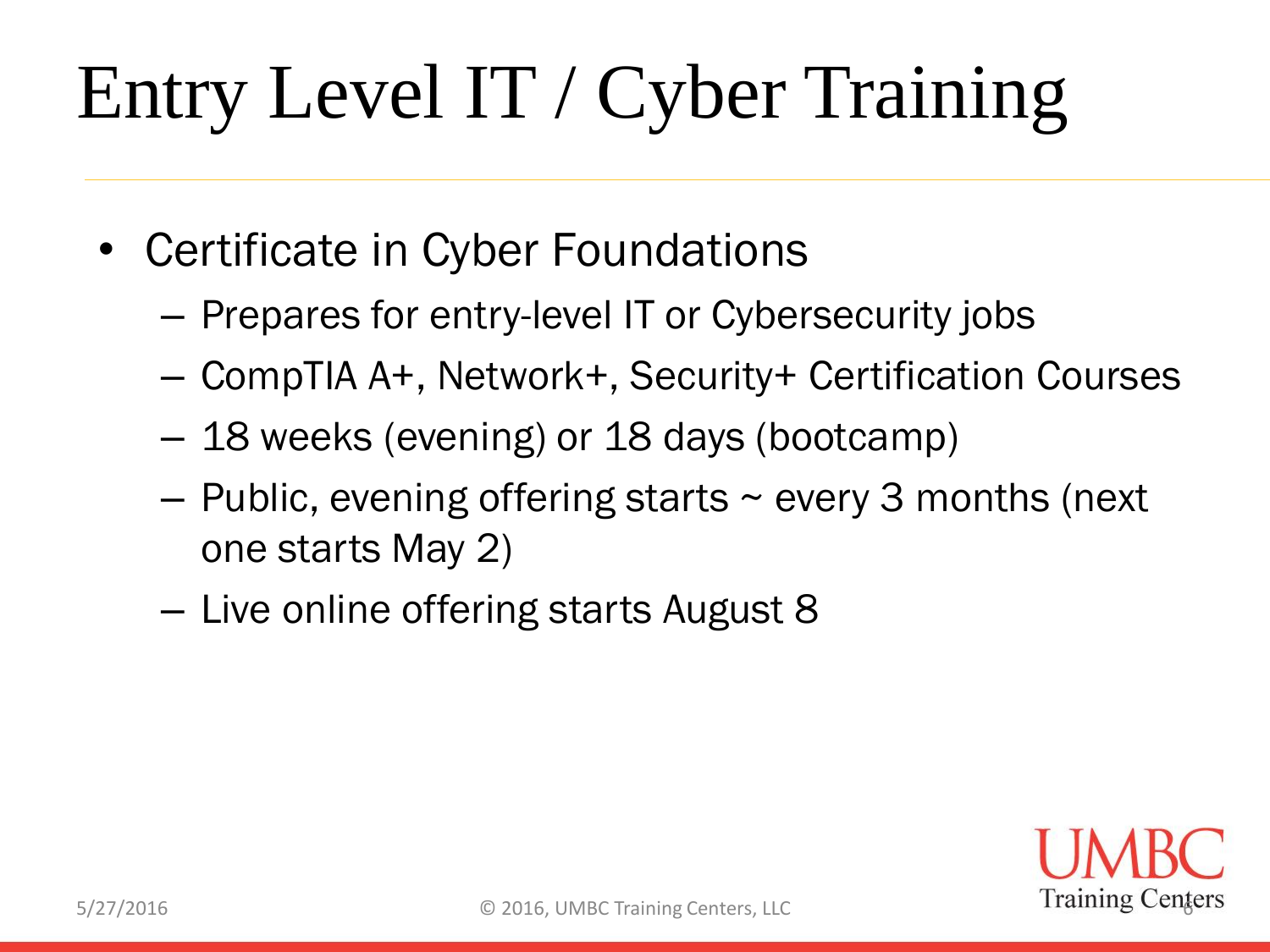# Mid-Level IT / Cyber Training

- Certificate in Cyber Security
	- Prepares for mid-level IT or Cybersecurity jobs
	- Cisco Certified Network Administrator (CCNA)
	- Red Hat Command Line System Admin (RH190)
	- EC-Council Certified Ethical Hacker (CEH)
	- Linux for Ethical Hackers
	- 19 weeks (evening) or 19 days (bootcamp)
	- $-$  Public, evening offering  $\sim$  every 3 months (July 12)
	- Daytime offering starts July 11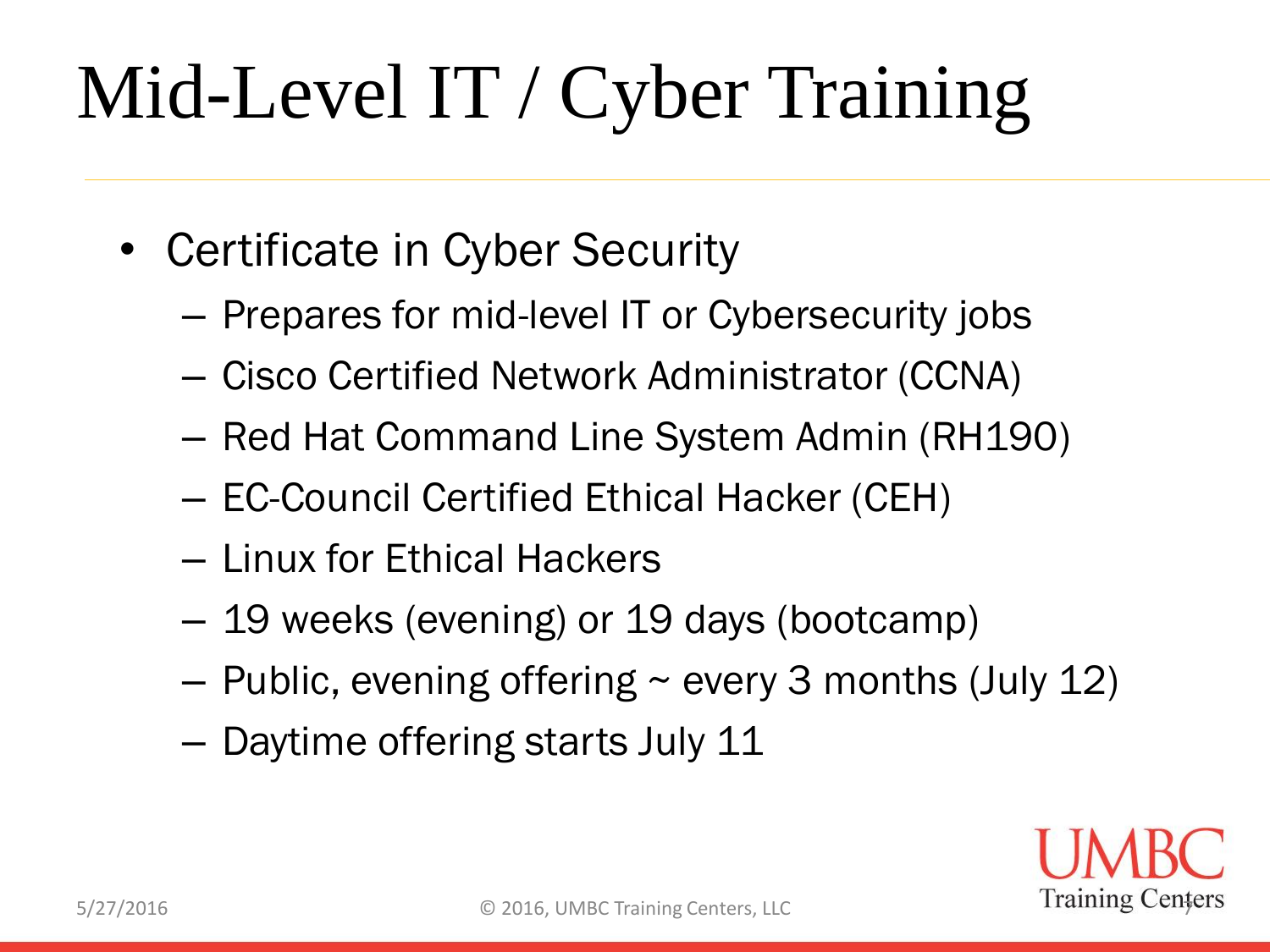# Cyber Operations

- Certificate in Cyber Operations
	- Critical Thinking
	- Python Programming and Scripting
	- Windows Internals and Command Line
	- Network and Packet Analysis
	- Penetration Testing Methodology
	- Network Security Monitoring

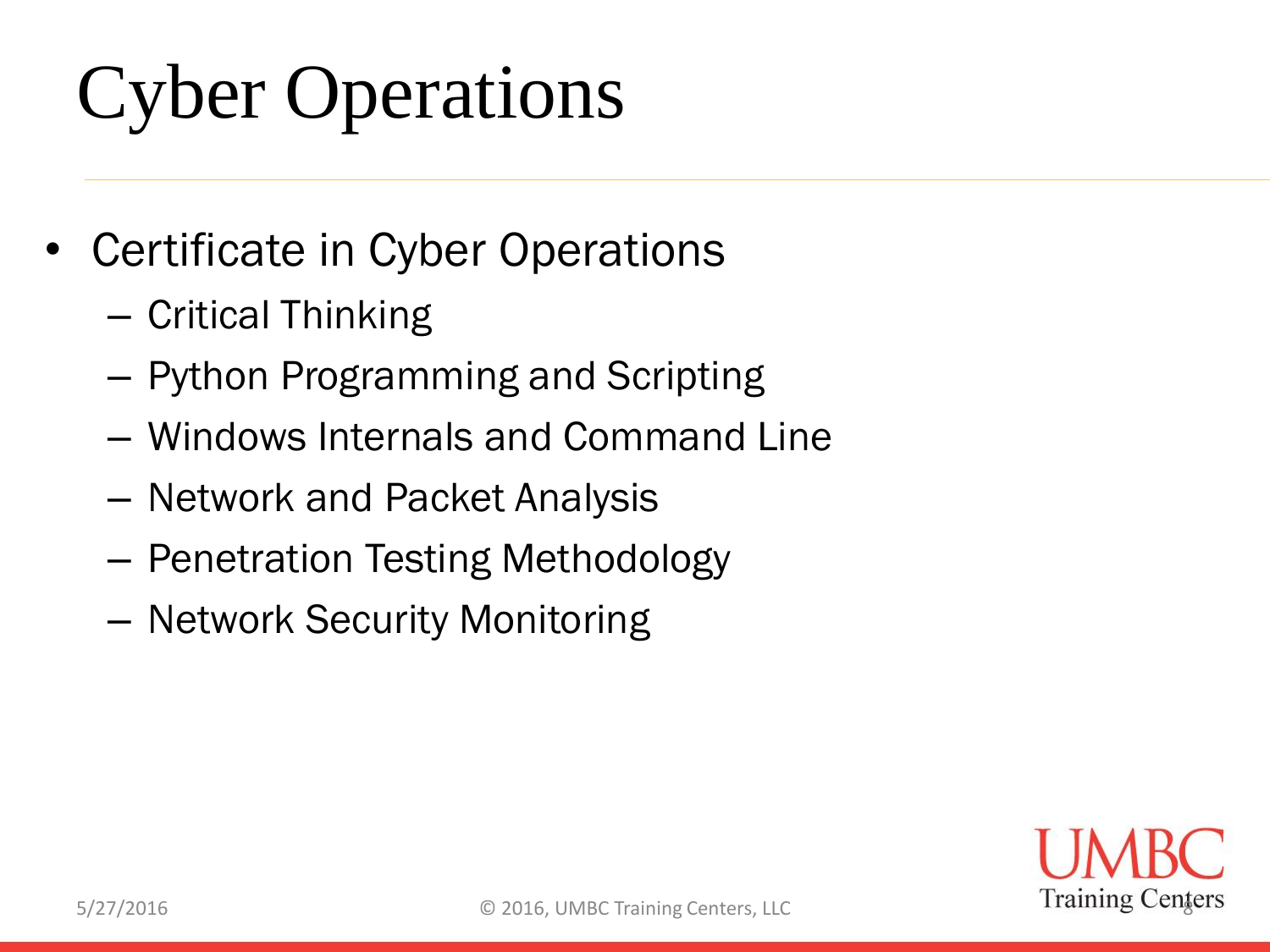# Cyber Operations

- Certificate in Cyber Operations
	- Prepares for Penetration Testing, System Security, Vulnerability Assessment, or Intrusion Analysis Positions
	- Prerequisites: Cyber Foundations and Cybersecurity Certificate Programs
	- 20 weeks (evening) or 20 days (bootcamp)
	- $-$  Public, evening offering  $\sim$  early 2017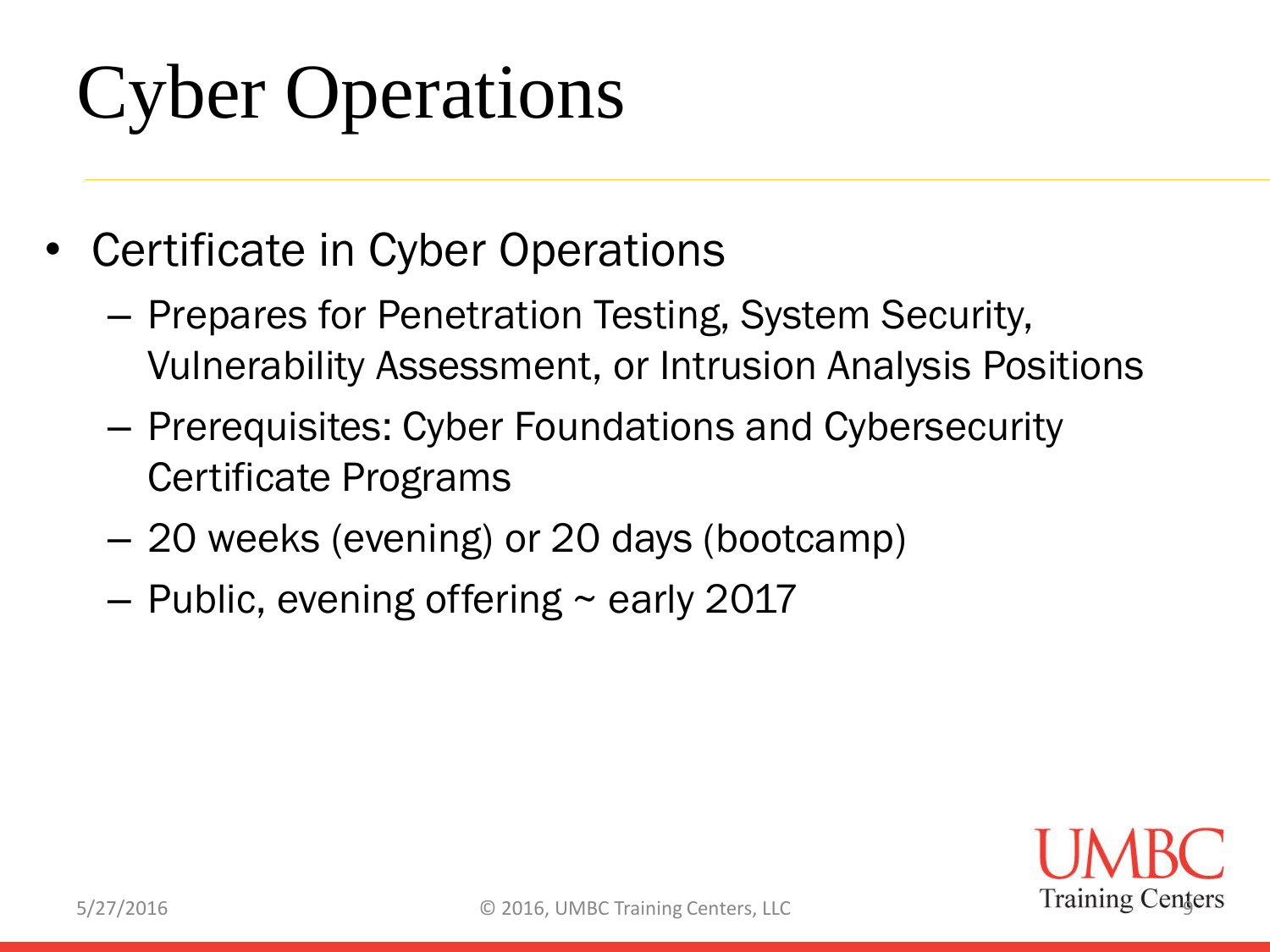## Software Development Courses

- C, C++, C#/.NET, Perl, Python, Ruby, Assembly Programming
- Java Programming / Java EE Development
- Full Stack Web Developer (HTML5, CSS, JavaScript, Frameworks)
- Secure Programming, CSSLP
- MySQL and PostgreSQL
- Software and Systems Engineering
- R and SAS Programming (Statistics)
- Scala Programming
- Web Services Development
- Development with MongoDB and Accumulo
- Cloud and DevOps Development